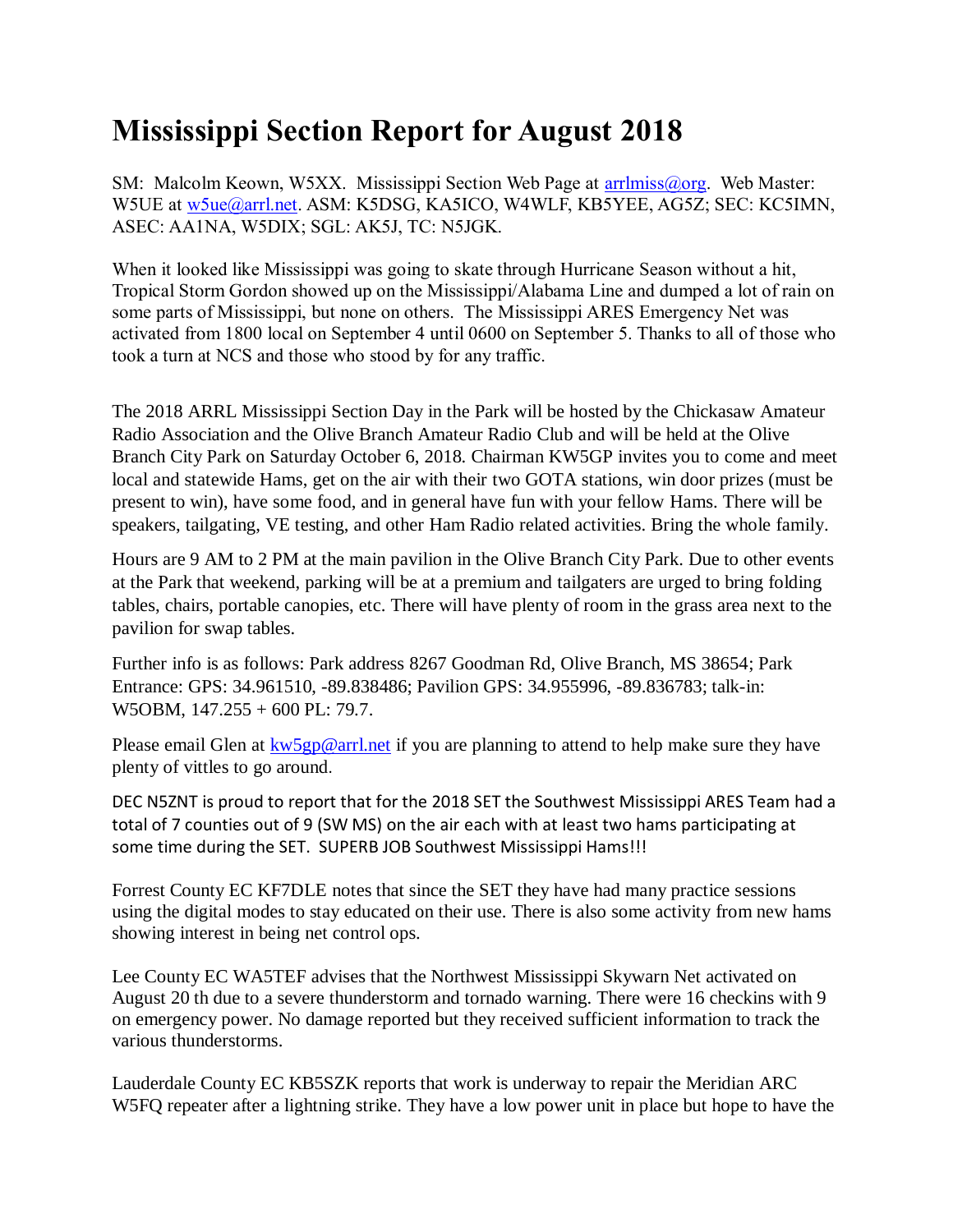normal unit repaired soon. The antenna and feedline it was using is also damaged and will need replacing. They hope to raise enough money to do this soon. They are working with a replacement antenna at the moment, testing it before it goes up. Hopefully, by the next report they will be back in operation. Also, they we would like to thank NO5C for the use of the W5LRG Repeater during the W5FQ down time.

Carroll/Montgomery EC KF5IAY notes that they have lost all 3 repeaters in their area. He has a location to move a repeater to but needs to find a deal he cannot pass up on an antenna and hard line to get back on the air.

Washington county EC NS5M advises that ARES was forced to remove their repeater off the tower owned by a local TV station. They have no operational repeater at this time and may have to use only simplex.

It seems like all of sudden we have a lot of repeater problems in Mississippi.

K5GCY reports that the Jackson ARC provided communications for the Salvation Army's 'Labor of Love' 5K/10K/walk/run. All proceeds went to the Salvation Army battered women's house. Gary notes that the following Hams participated besides himself: WB5ALM, KG5QLS, AE5SK, KA0SPH, KE5WRB, K5KKD, K5GMC, K5CID, KG5THA, KE5JKD, and KE5WAC.

Gary further reports that the Jackson ARC combined with Vicksburg ARC to work the Cyclist Curing Cancer 100- mile Bike Ride. The event started in Clinton and went to Port Gibson and return. The clubs used the AF5OQ Port Gibson repeater. Hams working this event were: K5GCY, WB5ALM, K5WRB, K5IMT, WB5YKR, N5JGK, KD5DHR, K5VXV, KE5JKD, and KE5WAC.

On your long-range calendar pencil in the Papa Jack's Trade Day, October 13 in Tupelo (POC WA5TEF), the Jackson County ARC Hamfest, November 9-10 in Ocean Springs (POC K5MOZ), and last but not least the Capital City Hamfest, January 25-26, 2019 in Jackson (POC K5GCY).

Welcome to the following new Hams in Mississippi in August: KI5BCL, Max – Vicksburg; KI5BEG, Jim – Ocean Springs; KI5BEH, Chloe – Ocean Springs. KI5BEU – Dickie – Vicksburg; KI5BFF, Jerry – Clinton; KI5BHG, Shane – Hernando; and KI5BKM, William – Madison.

And, also welcome to the following new ARRL Members in August: KI5BCH, Kay – Bellefontaine; KB5DWX, Ronnie – Amory; KB5DXO, Donnie – Amory; KI5PZ, Peter – Kiln; and WA4WLS, Roger – Hernando;

As of September 31, ARRL Membership in Mississippi was 996 down 4 from the last report on August 31. We finally dropped below 1000.

Are you aware of the ARRL Club Commission Program? ARRL Affiliated Clubs receive a commission for every new ARRL membership and renewal they submit to ARRL Headquarters.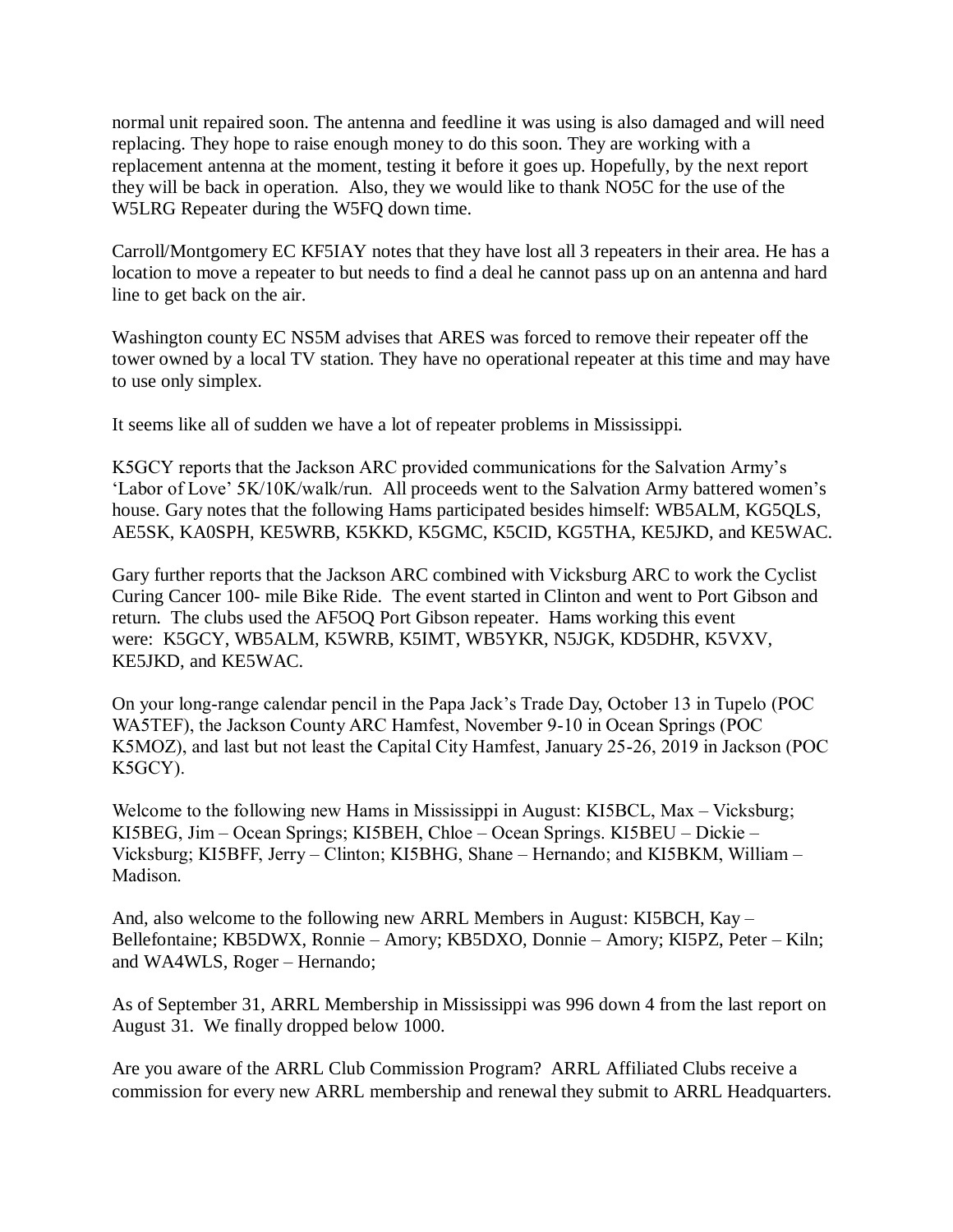Clubs retain \$15 for each new membership OR lapsed membership (of two years or more). A NEW MEMBER is defined as any individual who has never been a member of ARRL or any individual who has not retained a membership for two or more calendar years prior to the application submission. Also, Clubs retain \$2 for each renewal. A RENEWING MEMBER can renew at any time, even before their current membership term expires

Welcome to K5CRJ as AEC for Harrison County and AD5TJ as AEC for Jones County.

Congratulations to the following on their upgrades in August: KI5BCH, Kay – Bellefontaine; WB5DXG, Russell – Brandon; KC5IBO, Wanda – Port Gibson; KG5PSQ, Leo – Ocean Springs; KG5RNM, Mark – Union; KD5UHC, Brian – Collinsville; KG5WDX, Trudy – Vicksburg; KG5YEE, Jenny – Vicksburg; KG5ZCY, Burhman – Vicksburg; KG5ZJO, Nellie – Saltillo; KB5ZKY. Mary – Pickens; and KG5ZTW, Juan – Ridgeland.

SEC/DEC Reports for August 2018: KC5IMN (SEC), N5ZNT (SW MS), KB0ZTX (NW MS)

EC Reports for August 2018: KG5AVT (AEC)(Rankin), KE5BSB (Itawamba), WB5CON (Alcorn), KF7DLW (Forrest), AE5FK (Walthall), AD5GN (Lamar), KF5IAY (Carroll/Montgomery), KA5ICO (Chickasaw), KF5IMA (Lafayette), N5KDA (Adams), AD7KJ (Franklin), NS5M (Washington), WX5N (Prentiss), KD5NDU (AEC)(Yalobusha), AE5SK (AEC)(Hinds), KB5SZJ (Lauderdale), WA4TEF (Lee), N5ZNT (Lincoln/Wilkinson), and KB0ZTX (Marshall).

OES Reports: AD5TJ, WB5AKR

Club Newsletter/Reports (Editor): the Meridian ARC Spark Gap (W5MAV).

HF Net Reports - sessions/QNI/QTC (Net Manager)

Hattiesburg ARC 10M Net 4/31/0 (KD5XG)

Hattiesburg FLDIGI Net 3/12/8 (KD5XG)

K5TAL American Legion 80M Net 4/27/0 (KA5DON)

K5TAL American Legion 40M Net 5/18/0 (KA5DON)

Magnolia Section Net 31/1163/4 (KA5ICO)

MS Baptist Hams Net 4/15/0 (WF5F)

MSPN 31/2539/12 (W5JGW)

VHF Net Reports - sessions/QNI/QTC (Net Manager)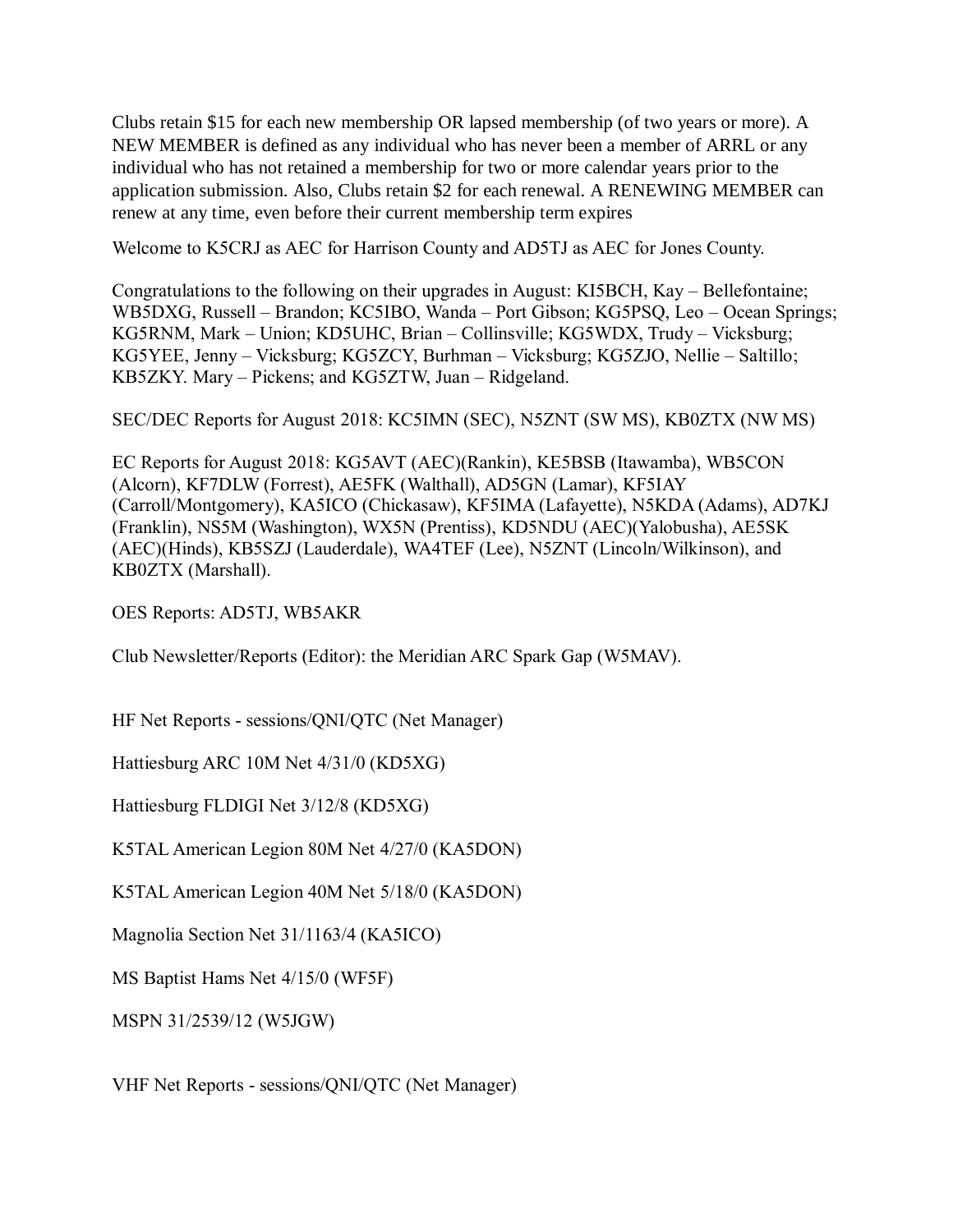Adams County ARES 4/68/0 (N5KDA)

Alcorn County ARES Net 4/73/0 (WB5CON)

Booneville and Prentiss County Weekly Net 4/55/0 (WX5N)

Capital Area Emergency Net 4/40/0 (K5XU)

DeSoto County Emergency Training and Information Net 4/75/0 (KF5WVJ)

Forrest/Perry Counties ARES 6/33/2 (KF7DLW)

Hattiesburg ARC 2M Net 4/52/0 (KD5XG)

Hattiesburg 2M Simplex Net 1/8/0 (KD5XG)

Itawamba County ARES Net 5/43/0 (KE5BSB)

K5TAL – American Legion 2M Net 5/22/0 (KA5DON)

Lafayette County ARES 4/34/0 (KF5IMA)

Lamar County ARES Net 2/17/0 (AG5GN)

Lowndes County ARC Net 5/46/0 (KF5AZ)

Madison County ARES 4/31/0 (W5DIX)

Marshall County ARES – meets with Desoto County – (KB0ZTX)

MDXA Net 4/25/0 (N5GD)

Meridian Area Emergency Net 4/50/0 (KB5SZJ and KF5ETN)

Metro Jackson ARES Net 4/28/0 (AE5SK)

Mississippi Coast ARA 4/67/0 (N5AHM)

MSU ARC 4/61/0 (N5OMK)

Northeast Mississippi Skywarn Net 4/57/0 (WA5TEF) One Skywarn Activation

Olive Branch ARC 14/69/0 (K5OLV)

Rankin County ARES Net 5/61/0 (KG5AVT)